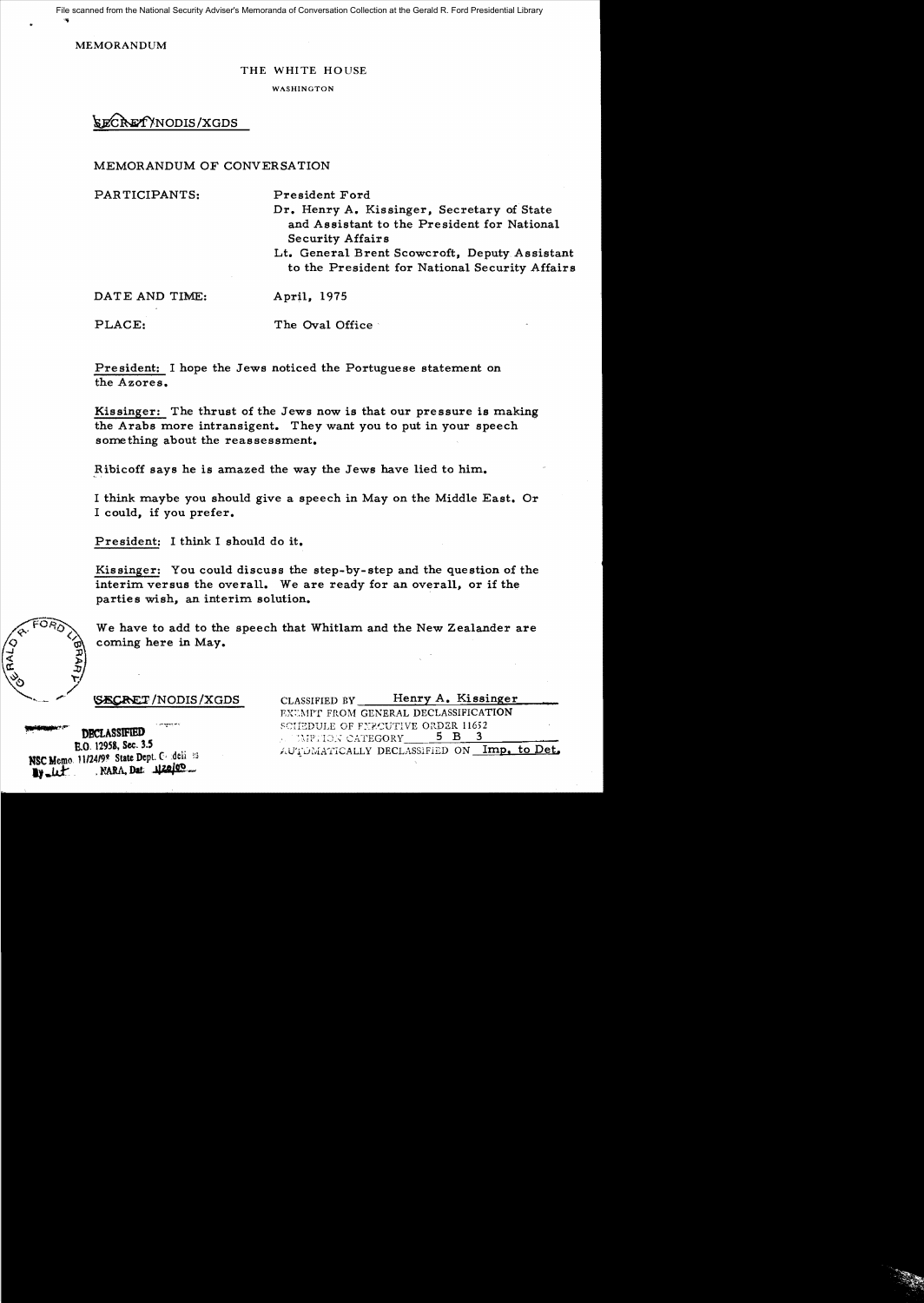## $\frac{1}{2}$   $\frac{1}{2}$   $\frac{1}{2}$   $\frac{1}{2}$   $\frac{1}{2}$   $\frac{1}{2}$   $\frac{1}{2}$   $\frac{1}{2}$   $\frac{1}{2}$   $\frac{1}{2}$   $\frac{1}{2}$   $\frac{1}{2}$   $\frac{1}{2}$   $\frac{1}{2}$   $\frac{1}{2}$   $\frac{1}{2}$   $\frac{1}{2}$   $\frac{1}{2}$   $\frac{1}{2}$   $\frac{1}{2}$   $\frac{1}{2}$   $\frac{1}{2}$

President: I would think the Aussies should be scared as hell [by Indochina].

Kissinger: I think the Indonesians will start to pull away from us.

At the NSC, I would have Colby start off, and then Weyand, Then I would lay out the options from do nothing to an all-out effort.

There is another wrinkle. My Congressional people think you have no chance for anything but the \$300 million. But you can't justify that. The only real choices are \$300 plus or the full amount now. I would go all out-now. The objection isn't to the amount but to the concept.

President: I think I must make the decision at the meeting.

Kis singer: It will leak.

[There is discussion of the alleged "secret commitments."]

With Max Fisher, he is friendly and committed to Israel. If he says they want to move, you can say they haven't put forth anything. You are in good shape. Israel has four weeks of supplies compared to five days, which they had in 1973.

We had a meeting in the Philippines where Marcos was very guarded when we gave your assurances.

President: Have you thought about putting in the speech the meeting with the Asians? Whatever the problems are, during the course of the coming months, I will meet with the leaders of these countries to dis cuss our policy in Asia.

Kissinger: It is okay to elevate the NATO ministerial to a summit?

President: Yes.

Kissinger: On the Baltic States, I have signed a memorandum. Technically, it is true the CSCE doesn't add much to the legal status. Practically that is not true -- that is why the 'Soviet Union wants it. It has numerous references to the sanctity of frontiers,  $R^{-1}$ 

**27 /NODIS /XGDS** 

 $\bullet$ 

 $\widetilde{\mathbf{x}}$   $\in$   $\mathbf{z}$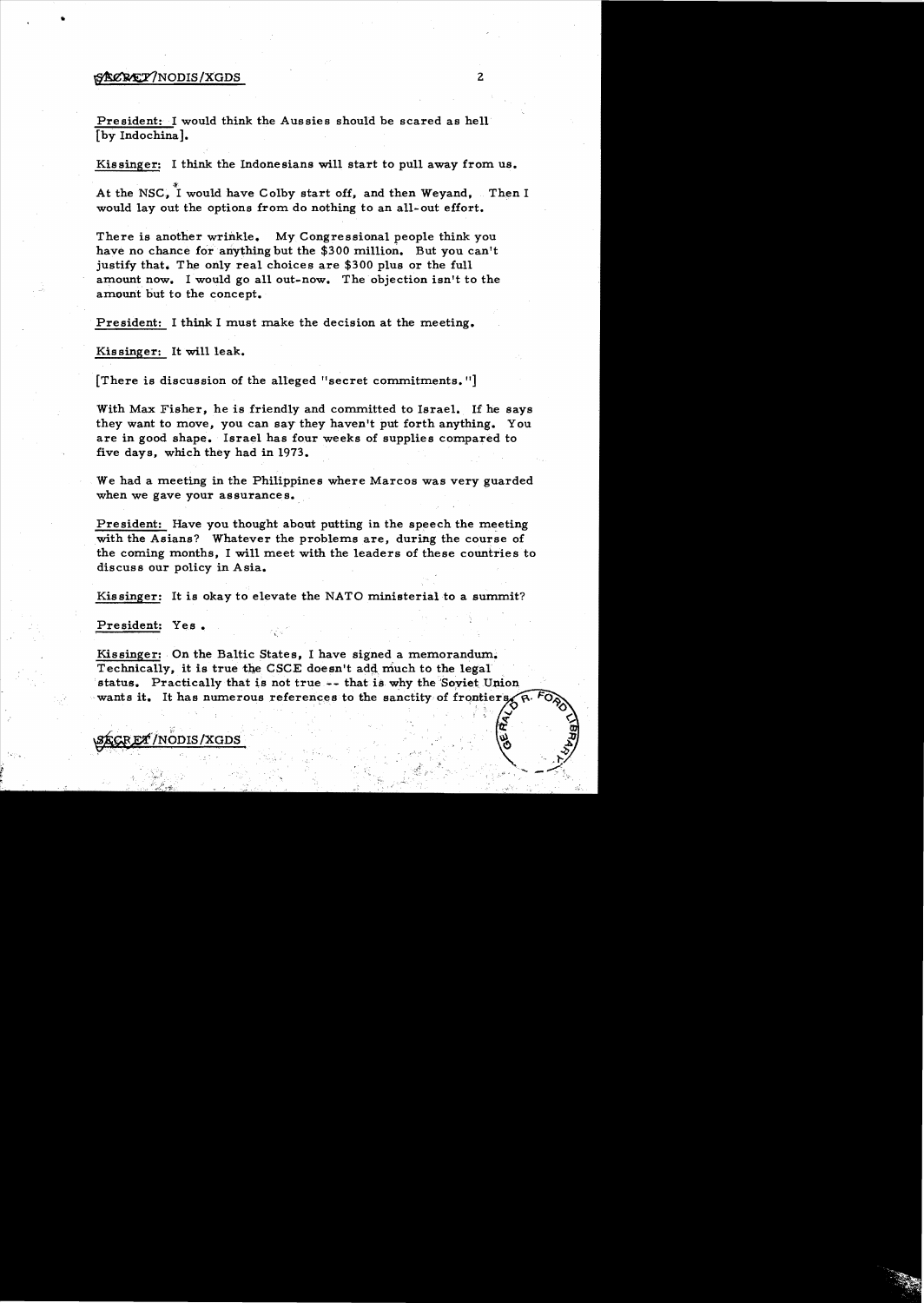## SECRET/NODIS/XGDS

President: Will that raise hell with our Baltic friends?

Kissinger: There is a clause about peaceful change of borders. They may not like it.

President: We need to find a way to reasure them.

Kissinger: I would go to Warsaw, Bucharest, and Belgrade after Helsinki. Maybe even Budapest.

President: What is the significance of Asad's attitude toward Sadat?

Kissinger: No one can believe we really weren't able to pull off a deal, so he thinks he will be left high and dry one way or another.



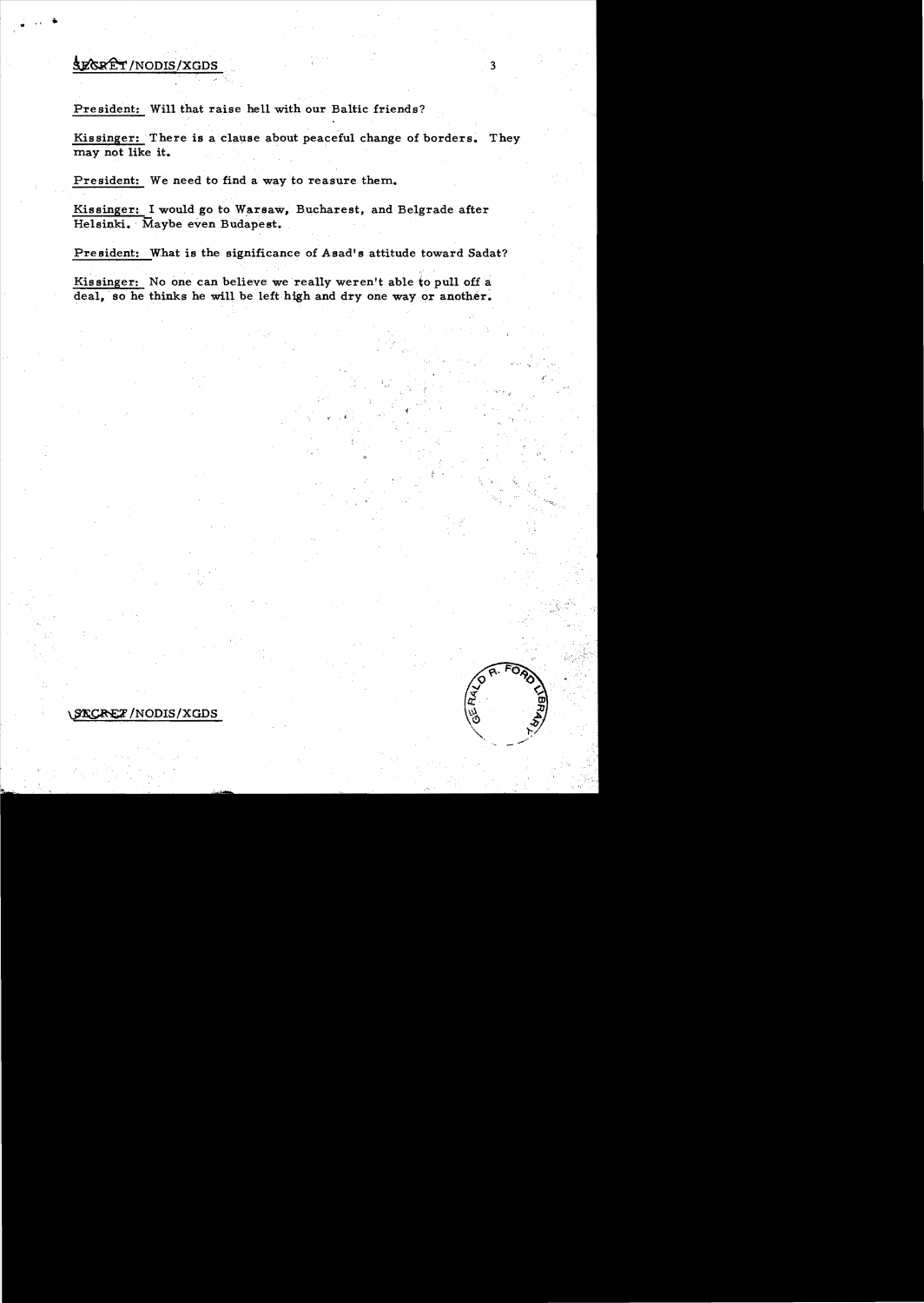\* Toda croit 200 h 1000 - millisim was ownall - primer and Iboge fun wotiel claimyons statement on Gyore. The thans of a June nom is that am greene to making chidre more intromorgant Thing unit part for your sport some et assessment. Riming supplement l'ampel four pour I think may be you should give a speak in Inagen c M.E. Ox 8 cando if you perfer. Strich Folm Idas it. (Su note due) I would trink a Conssib should be surede hell R Itorite the Indonesians with Hast to full nurry for us. Otte Nsc, 2 and 1 km Colly than Way and Than I hay out often for do within to all out. There is another windele. Ung Cong page trick your chave no chance for any thing but 800. But you can't protif that. Only real chances are 300 + as a full ont now, the I would go all not now - the objection nont to the court but to the concept. Strink 2 most mater decesion at a moty K Stwill lesk. Descroim of secret emtrent. OS/F isher, he princily & santal to I. If he say they unt to more, you can say they haven't put forth anything of your die in gend shape, donal has 4 unks of supplies any out to 5 days. Withed a routy in Phil whose having to